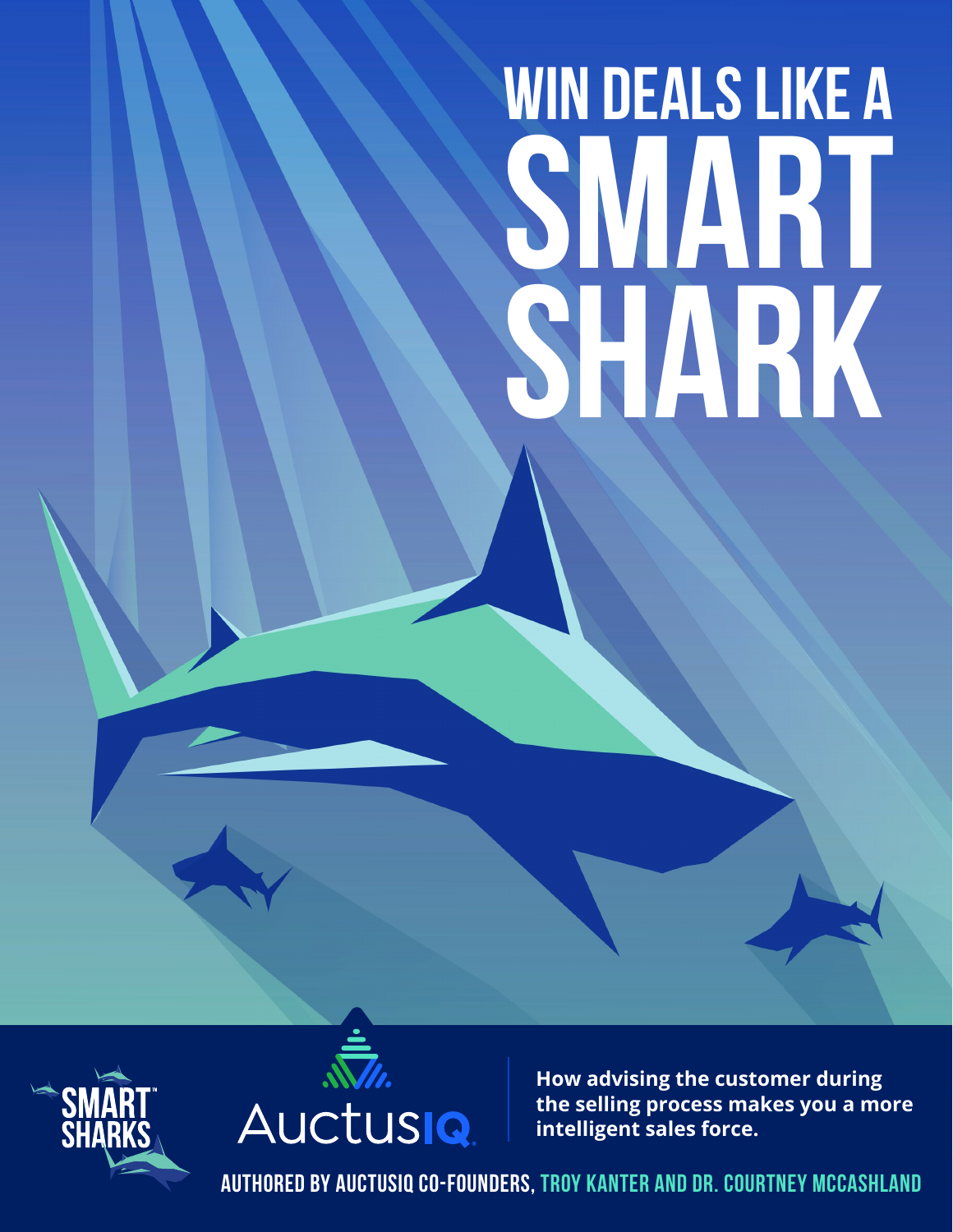

#### **perfecting your game**

One of the most common mistakes a seller makes is putting too much weight on the final stages of a deal. It's also human nature to buy into another fallacy that the difference between the winners and losers isn't razor-thin. So while a seller might think that the deal was lost at the 11th hour when someone decided not to sign the dotted line, the truth is that when you take a step back and actually evaluate each deal using analytical insights within the framework of a proven sales process, it's easy to see that failed deals were actually doomed—and often could have been salvaged with some well-timed adjustments—much earlier in the sales process.

Some of the best examples for how this plays out in real life are seen in the sports world. Take one of the previous decade's most impressive golf seasons, for example.

Since 2010, the lowest score per round during a PGA Tour season belongs to Dustin Johnson, who in 2018 averaged around 68.7 strokes per round. That same season, the PGA Tour average hovered around 71.1 strokes per round—less than 2.5 strokes off of the top player on tour.

It's an almost-miniscule amount, but when looked at side-by-side, the different outcomes are staggering. Johnson had 12 top 10 finishes, took home nearly \$8.5 million in winnings and made the cut in 19 out of 20 tournaments. Meanwhile Ben Crane, the player closest to the tour average stroke count that season, finished top-10 once and took home \$620,646 in winnings. Sure, not a bad living, but a far cry from Johnson's tour earnings—not to mention Johnson's ability to draw lucrative sponsorships from companies like Adidas, NetJets, TaylorMade and others.

When you're talking about an entire golf season—more than 5,000 swings—it's not the clutch putt on the 18th hole or even in a Sunday playoff that proves to be the difference maker. Instead, it's the mid-fairway drive you hit during a Thursday drizzle while a competitor ended up in the rough, or to extend the metaphor further, a keen green slope observation a caddie made during the practice rounds.

Those same small margins—often too tiny to perceive in a fast-paced or even multi-year sales process can dictate whether you win the deal in style or miss the cut entirely.

And that's the key difference: Smart sellers know that a big deal doesn't have that much in common with the popular hoops halftime entertainment where a lucky fan tries a half-court heave to win a free TV—it's not a one-time shot from someone who hasn't picked up a basketball in years. Instead, it's four rounds of 18-hole golf on top of a few practice rounds and years invested in perfecting your game. The first-place finish isn't secured on the final hole as much as it is on every hole played up to the last. In a 72-hole battle with the world's best, consistency helps elite professionals rise to the top of the leaderboard.

That's what makes AuctusIQ's sales platform, DealIQ, so powerful for a sales team. A team that avoids the sand traps and water hazards by following a proven, easy-to-use process can help your sales efforts become more efficient. It cuts down on long sales processes, helps avoid common problems that stall or kill a deal and, like that caddy with the keen eye, gives your company the insights it needs to work smarter. Rather than being a half-court contestant whose odds of winning are entirely unknown and more or less unchangeable in the moment, DealIQ's ground-breaking Deal Confidence Score methodology helps every seller know exactly where they stand at every stage of the sales process—and exactly what actions they need to take to improve the odds of closing the deal.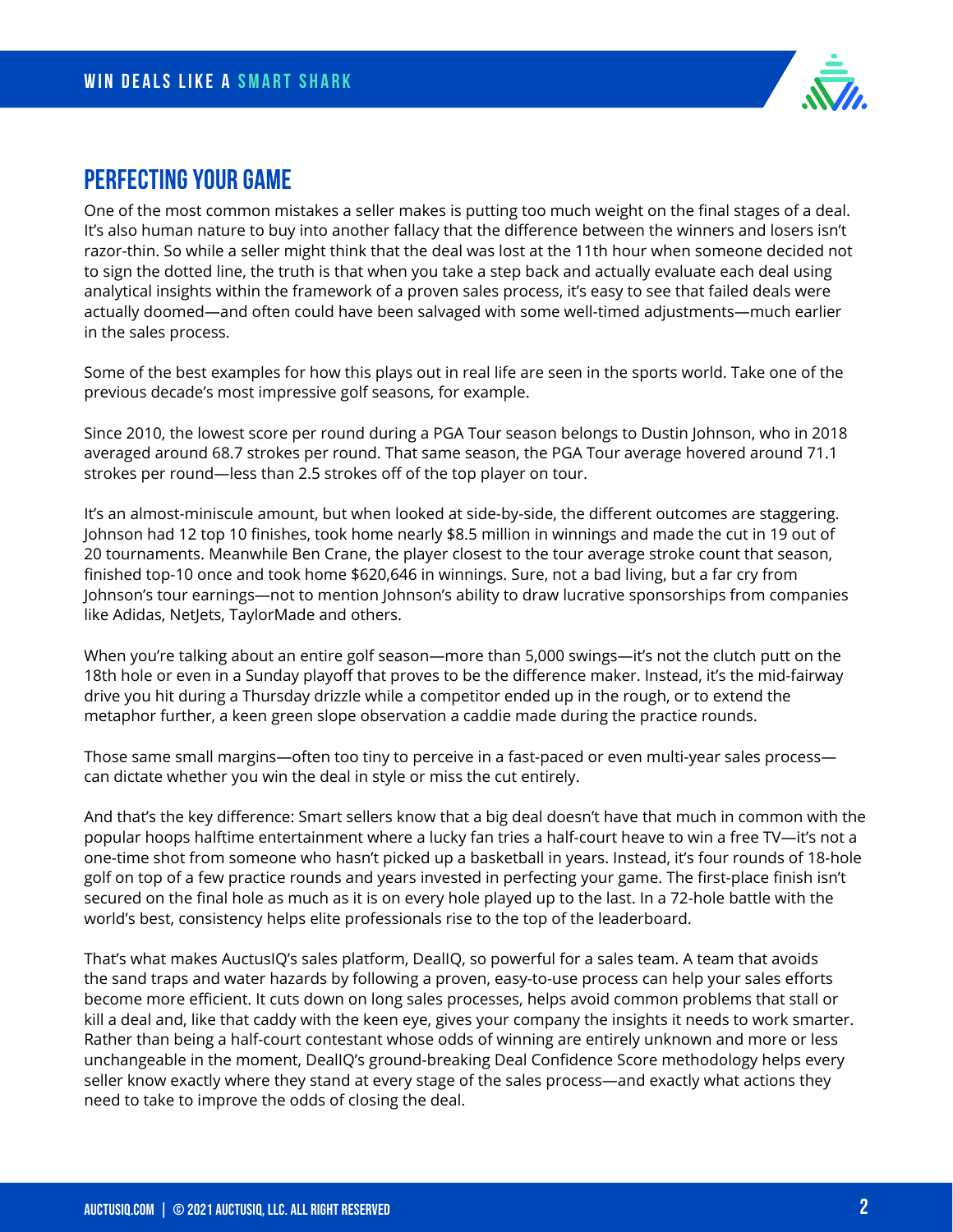

#### **Why 'Smart Shark' sellers win more sales**

Ineffective sales teams often lose sight of their process, or worse, fail to have a process altogether they're scared to trust their swing when the rain clouds move in, or never put in the effort to find their swing in the first place. This leads to hours of wasted effort as each seller tries to hack their way through a deal. They spend more time chasing buyers via follow-up emails or phone calls rather than using those precious interactions to obtain valuable information that helps close deals.

On the flip side, imagine if your team of "Smart Shark" sellers drives phenomenal revenue growth (which, by the way, fuels R&D, state-of-the-art marketing efforts and opportunities to hire more of the best people, all of which lead to even higher sales). Imagine if every sales person who walks through your door comes in smarter than they were the day before and knows exactly what they should be doing to move the needle on the sales they're working on.

DealIQ brings that to your company, and when combined with the companion platforms of CoachingIQ and TalentIQ, has you poised for exponential growth. At AuctusIQ, we know that

#### **WHAT IS A SMART SHARK?**

**"Smart Sharks" is inspired by the Great White Shark, considered the smartest shark in the ocean. The Great White circles its prey, analyzing the situation so it can build and execute a perfect attack strategy. Smart Shark sellers similarly operate off data, embrace a rigorous process and ask great questions so they have the best chance at finding success. When a seller is a Smart Shark, there's no wasted effort. They do their homework, there's gooddecision making and though they certainly bring a killer instinct to the table, they also know exactly when to strike. This isn't the just-so story of one of nature's best hunters running on pure aggression** —**leave that to the thoughtless, teeth-gnashing crocodiles and piranhas. This is the story of an animal that studies its target relentlessly so it can strike with incredible efficiency. Check out our companion white paper "The Rise of Smart Sharks" for more information.**

one of the most vital pieces that will push your company forward is a sales team that sticks to proven processes, uses meaningful data to drive rock-solid predictive analytics and improves itself from every sales experience. With a modern methodology, you essentially get a chance to "look at the game film" after every win or loss—or can glimpse the real-time feedback even if you're mid-sale. Again, it's the intersection of modern science and technique. Similar to the post-"Moneyball" sports world, where advanced analytics



equip coaches with data around 4thand-short playcalls at each yard-line on the football field to super slow-motion videos of a golfer's swing so they can look for even the tiniest improvements, it allows for ongoing analysis that allows each seller to be continually learning from every single sale.

Another key part of the DealIQ process is recognizing successful sales models. Our "sales barbell" helps visualize the strength often found at both ends of the spectrum, as well as the relative weakness of those who fail to move to either side.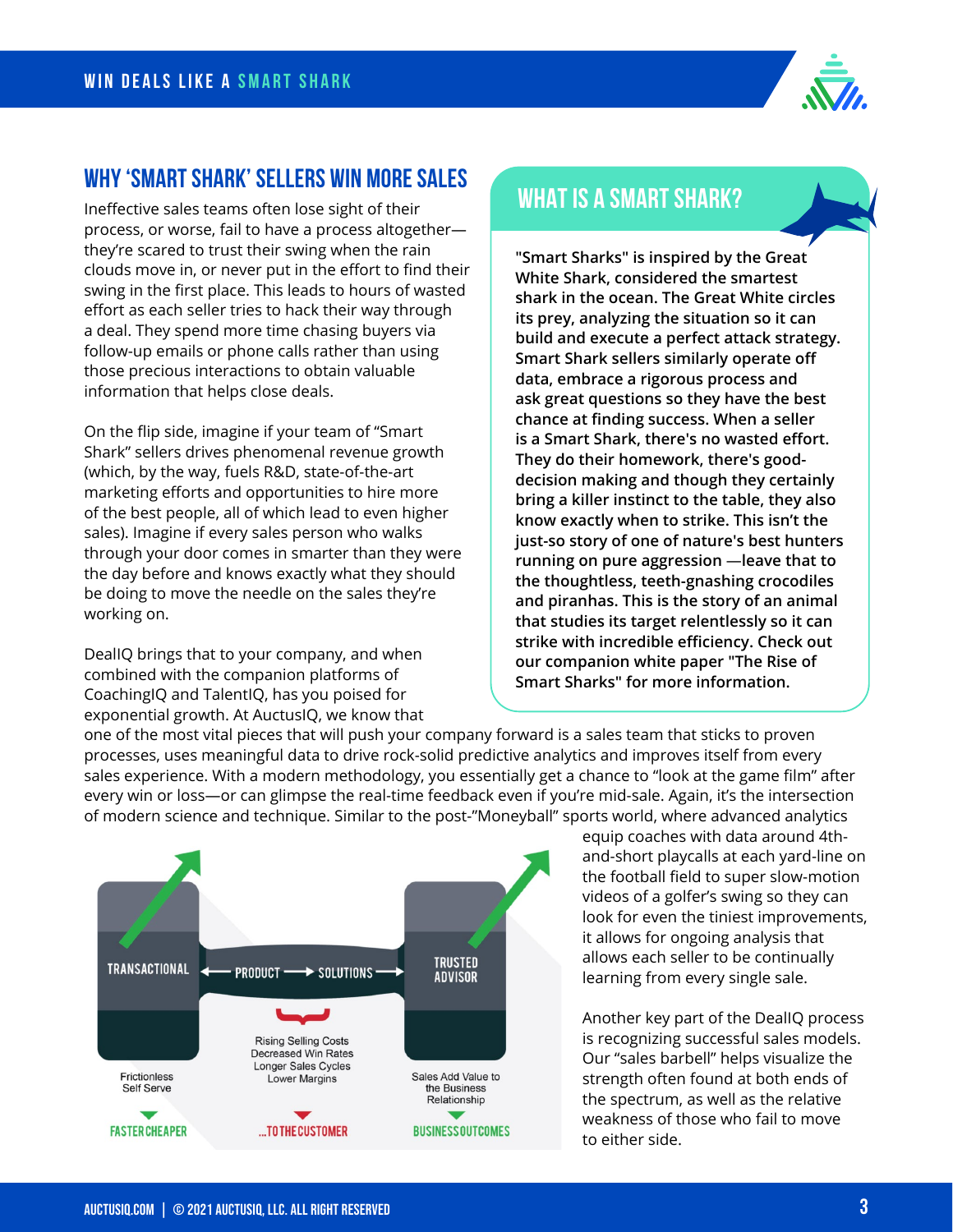

Some companies compete on a purely transactional nature, where an ability to achieve the lowest price and lowest cost of delivery, including self-serve checkout, is a differentiator. This can sometimes lead to huge growth and value, as proven by Walmart or Amazon's wildly profitable B2C models, but that scalable model is not typically an option that works for more complex businesses, where you're not just selling coffee cups or phone chargers.

The best B2B sellers also aren't finding success caught in the middle, competing on endless features or functionality or spending piles of money marketing themselves as the "best" solution, either—those old-school approaches have been shown to create high marketing costs, decreased win rates, and longer sales cycles.

Sellers who live in this antiquated model find it hard to claw out of this method; often their buyers have already done their homework on what solutions exist (again, you can find just about anything on the internet, whether it's a features list on your own product's website or a third-party review) and don't need a sales person to talk at length about the product itself.

Unfortunately, that's what many sales people focus on because throwing in a long list of rehearsed bullet points is often easier for the seller than it would be to learn more about the buyer's unique needs. This ignores what we like to call the buyer's paradox.

Instead, successful businesses look to add value to the sales relationship by becoming the buyer's trusted advisor. In many cases, the customer ends up wanting to buy the product just to gain access to the seller because they know they can learn something valuable during the sales process.

Ultimately, the buyer feels as if they can do their job better because they can call you their business partner, and the product you sell is a bonus.

#### **THE BUYER'S PARADOX**

The buyer, in the more historical sense, is no longer actually the buyer. In modern companies, the buyer is often a lone representative of an entire team—the true buyer—and those teams often have complex processes for evaluating and procuring various products or solutions. No longer is it a matter of convincing one or two people of the benefits and then sticking out your arm, looking for a handshake deal. Today, the number of influencers on every deal has ballooned. As companies have become much more committee-driven, these teams are required to follow specific internal steps before making a purchase and the "buyer" that a salesperson is talking to is actually often either somewhat powerless to actually make the deal happen. Sometimes, this leads to the buyer facing an internal culture where there is much more risk for making a wrong decision than there is reward for making a right decision, which often promotes internal paralysis and a reluctance for change even when it clearly addresses an existing problem. This internal setup does arguably reduce risk for these companies, but also stretches out buying processes and makes it less likely that a single buyer is willing to argue on behalf of any one purchase.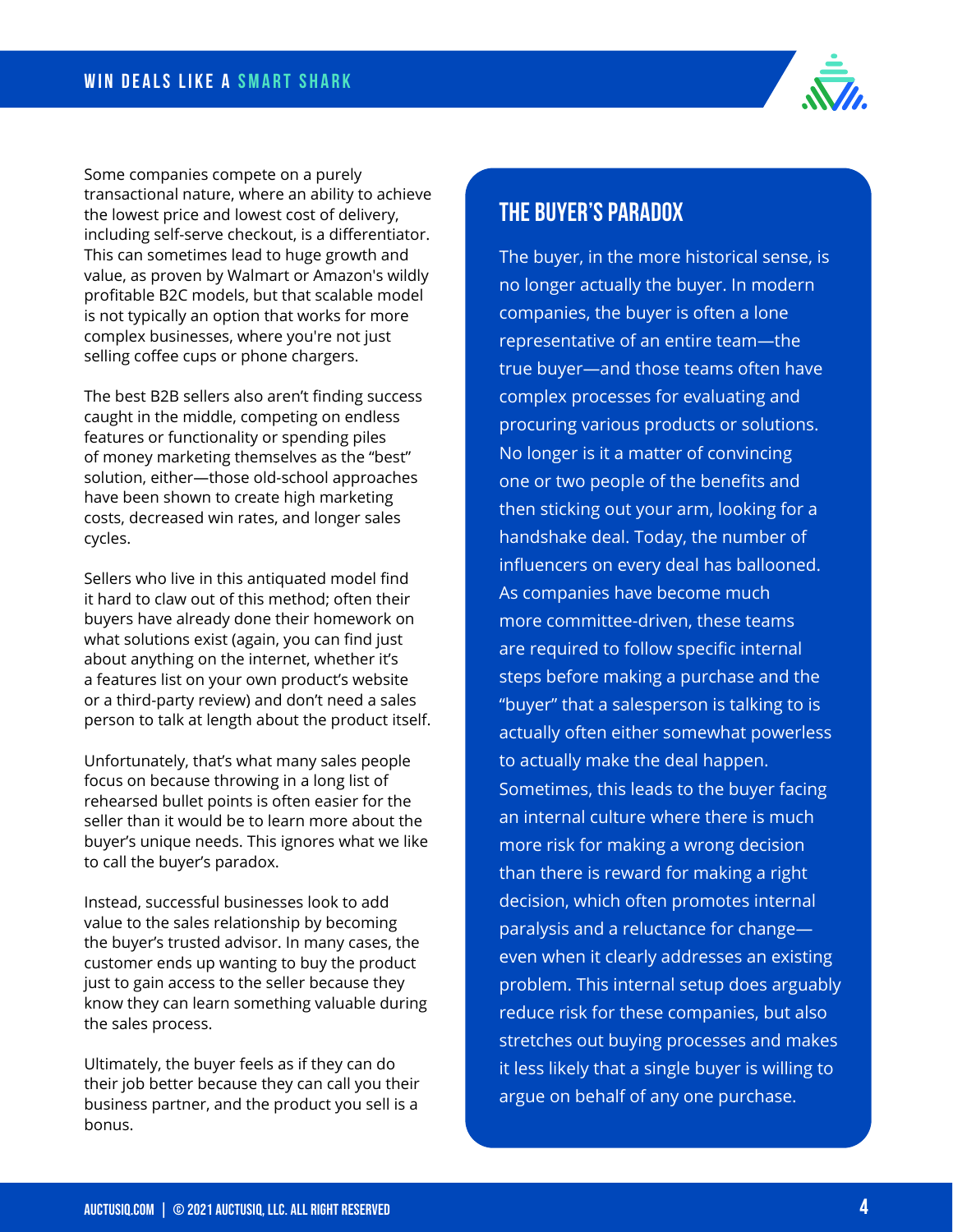

#### **building trust**

Expert sellers know building a relationship with a buyer is of the utmost importance. But that doesn't just mean making room for a few lines of small talk at the start of a few calls. Yes, a good sales person can build a strong dialogue and come across as likable, but so can most people in the field. To truly succeed, you have to become a trusted advisor. The AuctusIQ Trusted Advisor hierarchy helps define what differentiates the best sellers—those who have built up their skill set over time and are willing to use it—compared to those who fail to evolve due to forces both within and outside of their control.



# **Since any skill set begins with a strong foundation, let's start at the bottom.**

**Rapport:** A seller with strong rapport makes buyers feel good about working together, but the relationship is mostly surface level. They'll close some sales, but won't excel, and will generally close on the "easy catches" but struggle with the big fish.

**Understanding:** A sales person who has taken the initiative to learn more about the buyer's unique situation and is more service-oriented. They're good listeners and show empathy. In turn, they'll reel the standard stuff as well as a nice catch every once in a while.

**Expectations:** When a buyer believes a seller can meet their expectations, the odds of closing that deal go way up. It makes sense: This buyer has a problem, and this seller has made it crystal clear that they can deliver a solution. While not every seller is capable or willing to make it to this level, it is where they will experience a breakthrough and finally start the pivot to becoming a trusted advisor.

**Guidance:** A seller who serves as a guide has built a strong enough relationship that the buyer might simply call them for advice on a particular issue. It goes beyond solving problems, because the guide might be helping the buyer understand the problems they have before they even know they have them. In many ways, the buyer sees their seller as a valuable member of their solutions team and would be sad to see them go.

**Teach:** At the peak, the seller goes out of their way to offer valuable insight to the buyer, whether that means reaching out about new industry trends, sharing insightful data or helping that buyer refine a personal idea for an important internal presentation. To futher align with our fish metaphor, a seller at the teacher level doesn't just pull in the marlin, but freezes some up and ships it off to their friends and even shares best strategies for snagging their own.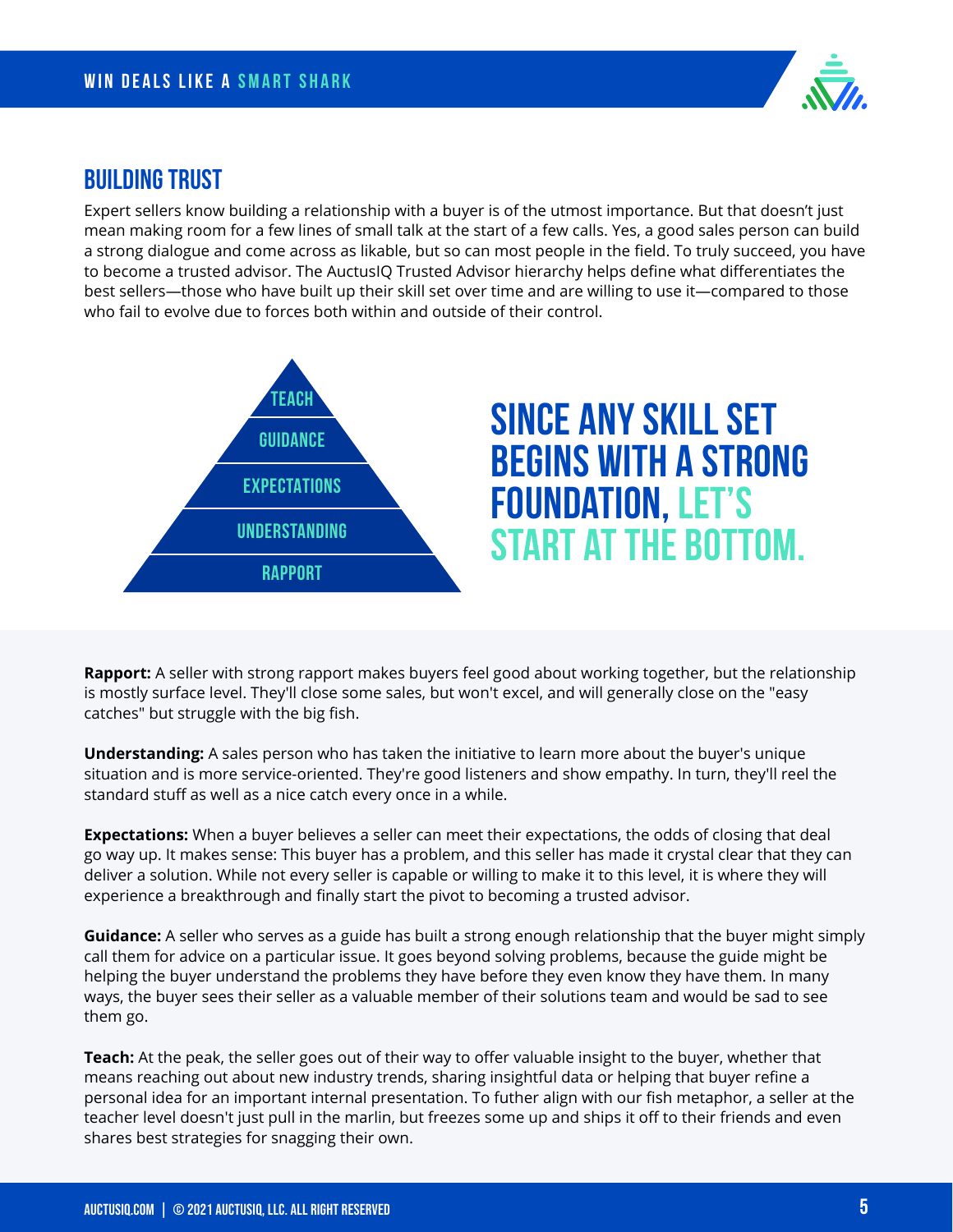One of the most powerful outcomes of the innovative DealIQ platform is the ability to harness the power of shared learning experiences. Just one example: At every step of the sales process, your team can see the best ways to counter common objections that buyers present. Essentially, you have your smartest sales people in every meeting.

But even the best sellers need a frictionless, data-outcome-driven sales platform to reach their full potential. That's where DealIQ truly delivers.

#### **DealIQ: Smarter sales questions drive better results**

When you have a team of sellers who are willing to teach and ask thought-provoking questions, it forces buyers to fully consider the problems they face—not only the specific solution your product offers, but also the headwinds they'll face internally in getting your solution approved, implemented, and adopted (or even embraced). By shining a light on the things that will keep those buyers up at night, your sales team has a much better sense of how to help them in ways others won't while building a better forecast for the outcome of the deal.

That's why one of the most important keys to an intelligent sales platform actually has nothing to do with technology: it's the science behind the system that keeps sellers pursuing the answers they need.

## **"Without the right questions being asked, both the seller and the buyer remain blissfully unaware of the problems they face — or the opportunities that are right in front of them."**

The breakthrough methodology of the DealIQ platform has its foundation in the Seven Imperatives, a core collection of actions, ideas or levels of awareness that guide your sales team. It's about bringing the buyer into the conversation, but it's also about your sellers listening and asking critical questions that make the buyers think so they can strategize and look for opportunities to teach the buyer something new. The Seven Imperatives help produce a refined predictive model that tracks opportunity and substantially increases confidence in your projections and the accuracy of your forecast. DealIQ also provides feedback to your sales people so they can have powerful coaching conversations with managers that will increase wins, decrease sales cycle times, lower costs, and increase margins.

When you use DealIQ's Seven Imperatives as your guide rails for any sale, your chances of closing the deal are not just clear—they're magnitudes higher. How? That's where the data comes in.

Tracking these imperatives through a series of objective, yes-or-no questions makes it simple for every member of your sales team to build upon good data. And we all know good data leads to good forecasting. For example, how many deals end up killed because the buyer never actually received budget approval for the solution your sales team offers?

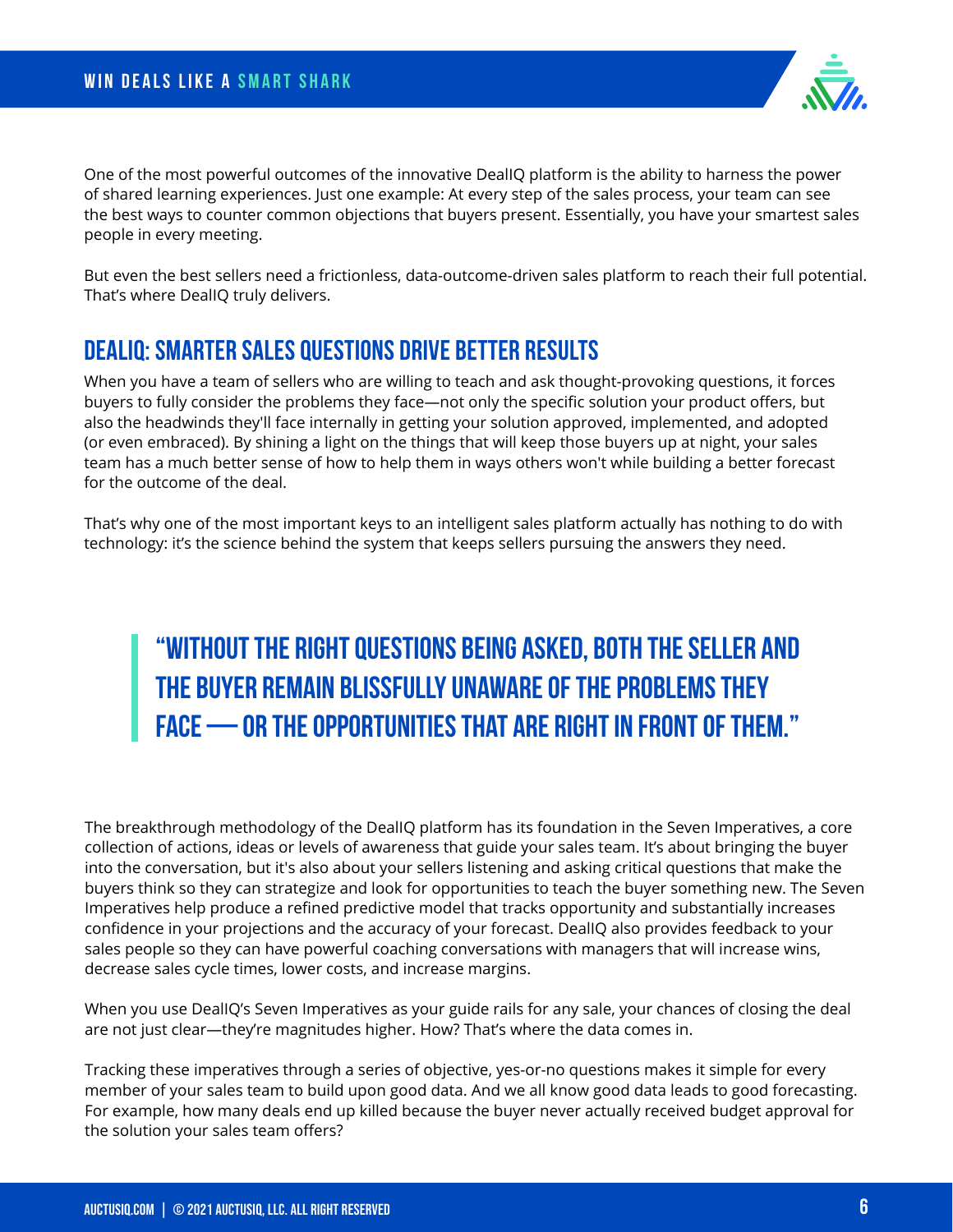



#### **THE POWER OF GREAT QUESTIONS**

When a sales person realizes that they only have a limited amount of time with each buyer, it becomes clear that there truly is such a thing as a bad question. Bad questions lead to rehashed information that you already know, for instance, or really are just asking more about "what" is happening versus "how" or "why".

Conversely, great questions end up helping the potential customer by causing them to think creatively, eliciting a response that provides the added insight and helps differentiate yourself from the competition.

DealIQ's focus on the right questions, each of which feeds into the Seven Imperatives, makes it so every salesperson gets the answers they need as they work through the sales process. By making these questions a binary yes-or-no answer, it means your sellers won't be spending their valuable time trying to make "guesstimates" about their chances of closing a deal.

Instead, our predictive software will automatically update your likelihood of closing a deal with every question answered —it's all possible because of that foundation in clear, outcome-related data.

#### **Avoid Bad Data—and Big Problems**

When your data isn't clear, your sales team won't be effective. They won't be able to properly identify all of the factors that help or hurt your chances of a sale going through.

Think about the golfer who misses the final putt and falls into second place. Isn't the blame just as equally shared with the putt that was an inch off on the first hole?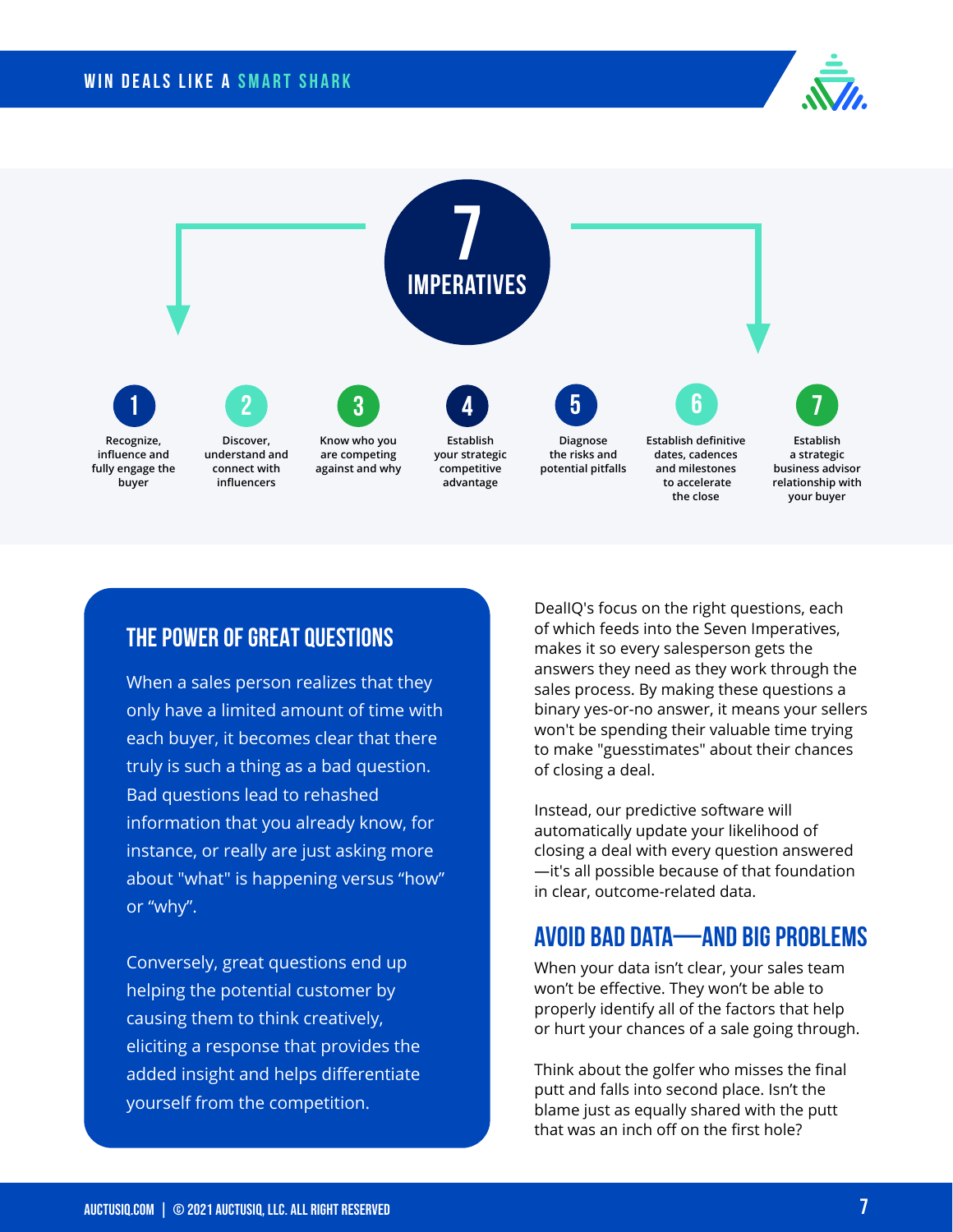

Recency bias is real, and the more complicated the situation the harder it is to see. In a four-leg relay, nobody blames the final runner if the first runner stumbled and the second and third runners bobbled a hand-off in a race lost by a hundredth of a second. But what about an example on the gridiron?

How often does the field goal kicker get blamed for a loss after missing a 50-yarder that falls inches short in the final seconds? The smart coach will tell you the game wasn't actually lost on that single kick, but on the play before when the team failed to push for an extra yard, or the quarter before when a bad defensive play call led to blown coverage on a long touchdown, or a first-quarter fumble deep in the team's own territory. How do you identify a cause-and-effect relationship between a win and a loss when so many factors come into play?

The answer is that every complex situation—a football game with potentially 100 plays, or a sales process that might take countless interactions over a number of months to close—has multiple points of possible failure. By ruling out as many as you can, you can much more accurately predict your deal success.

But complex problems don't necessarily need complex solutions: That's why experts like Richard Thaler and Daniel Kahneman made waves when they won Nobel Prizes in behavioral economics and inspired projects like the UK's famous

#### **why the process matters**

The DealIQ platform and the Seven Imperatives-driven process are more than just a system of questions—it's a way to accurately predict outcomes. When viewed holistically, the answers that the methodology pushes each seller toward discovering can be the most powerful weapons your sales team has in its arsenal. The data shows it's true: At each level of the process, you'll see how your win rate as you identify each answer skyrockets from, for example, 1% to 31%. One imperative's cumulative impact sees an increase of 49% when the associated questions are answered affirmatively, pushing an individual deal from a single-digit percentage level of projected success up over the 50% mark.

Behavioral Insights Team, commonly referred to as the "Nudge Unit." The Nudge Unit looked to inform policy and improve public services through what essentially amount to very small changes. In one effort, they studied a tendency in which people avoided paying small court fines. They found that by simply including a sentence in their communication that indicated the vast majority of people pay their fines (a.k.a, a little good ol' fashioned "everybody's doing it"-style peer pressure), the number of people who paid up went from 5% to 33%. Public agencies have used the nudge approach to do everything from increasing participation in retirement savings plans, decreasing water waste on college campuses or generating huge increases in the number of people who will agree to be organ donors. Among the countless examples of how businesses have leveraged nudges over the years are some you've likely witnessed yourself, whether it's asking shoppers to buy a warranty right at the end of a sale, asking before printing a receipt or removing friction by using auto-renew payments, all of which either increase revenue or cost savings.

Similarly, having a sales system that nudges each seller to ask the most pertinent questions that get the outcomes you want can go a long way.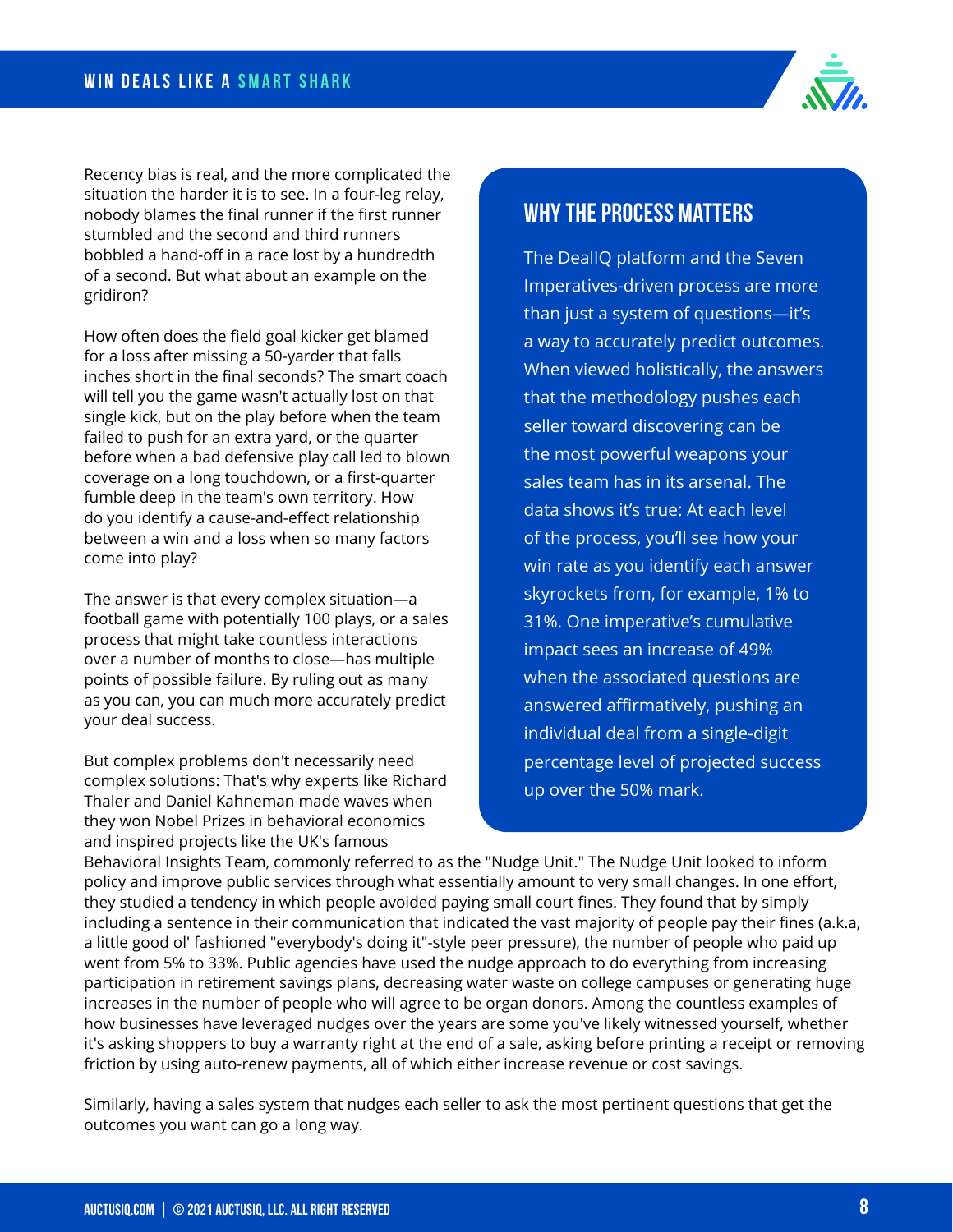An intuitive, analytics-based sales approach keeps you on track by separating fact from fiction—firing your field goal kicker when you have an offensive coordinator who's worst in the league. With facts in front of you, you're no longer asking sellers to make guesses about success rates—guesses that might change based on whether your buyer or your seller is in need of a Snickers bar. Instead, you have a better baseline, better predictions and better results.

#### **The DealIQ Difference**

It's not just about having metrics or methodology, it's about having the right metrics and the right methodology. This, importantly, can take the inevitable ambiguity that exists on the human side of the sales process out of the equation—for both the seller and the buyer. By having a stated methodology with a common language and framework, your deal road map has a consistency that allows your entire sales team to be able to work without missing a beat.

The DealIQ system actually achieves this without bogging down your team with endless note-taking and yet another platform to maintain. Our streamlined approach and a minimalist dashboard, plus a focus on using the same proven approach on every deal, makes every sales pitch efficient and effective. If you stick to your sales plan and work toward identifying the answers to questions that roll up into your Seven Imperative, you can sit back and watch as your deal confidence metrics keep rising. And while DealIQ delivers custom reporting that gives you a single pane of glass into specific deals, individual sales people, small groups of sellers or your team as a whole, it also integrates directly with your CRM—no more updating data in two places or paying someone to work through painful data syncing processes.

#### **A LOOK INSIDE**

DealIQ Training structure is delivered in a live virtual format and is tailored to the clients current in-process deals to ensure immediate value and adoption. Sellers will work in the AuctusIQ platform during this training session.

|                                                                                                 |                                                                                                                                                                                                                                                   | 3)                                    |                                                                  |                                                                                                                  |                                                                  |
|-------------------------------------------------------------------------------------------------|---------------------------------------------------------------------------------------------------------------------------------------------------------------------------------------------------------------------------------------------------|---------------------------------------|------------------------------------------------------------------|------------------------------------------------------------------------------------------------------------------|------------------------------------------------------------------|
|                                                                                                 | Ā.<br><b>Auctusta</b>                                                                                                                                                                                                                             |                                       | <b>DEALS</b>                                                     | $\mathbb{R}$<br>REPORTS<br>TEAMS<br>MY PROFILE                                                                   | The interface allows for<br>multiple ways to display             |
| DealIQ is fully integrated<br>with your CRM to<br>make the data more<br>valuable and accessible | Schumm - Howell ><br>Est Deal Size: \$884,400<br>Salesperson: Candice Moreno<br>Created on: 04/07/2020<br>Open for: 317 days<br>Last updated: 02/18/2021<br>Est close date: 11/26/20 A<br>Edit Details View in HubSpot<br>Last synced a month ago |                                       |                                                                  | <b>Presentation Scheduled</b><br>64%<br><b><i>Q DEAL CONFIDENCE</i></b><br>Items Completed: 85%<br>View Activity | the data generated by<br>the platform.<br>The deal confidence is |
| for sellers and sales                                                                           | <b>Key Risks</b>                                                                                                                                                                                                                                  |                                       | <b>Objectives &amp; Reciprocations</b>                           |                                                                                                                  | the primary indicator<br>of likelihood to close                  |
|                                                                                                 | - New risk                                                                                                                                                                                                                                        |                                       | QUALIFY (5/5)                                                    |                                                                                                                  |                                                                  |
| leadership.                                                                                     | <b>Action Items</b>                                                                                                                                                                                                                               | Stage complete. Click to show details |                                                                  |                                                                                                                  | and revenue to hit the                                           |
|                                                                                                 | New action item here                                                                                                                                                                                                                              | $\odot$                               | DISCOVERY (9/9)                                                  |                                                                                                                  | income statement.                                                |
|                                                                                                 | - New Action Item                                                                                                                                                                                                                                 |                                       | Stage complete. Click to show details                            |                                                                                                                  |                                                                  |
|                                                                                                 |                                                                                                                                                                                                                                                   |                                       | ALLIANCE (10/15)                                                 |                                                                                                                  |                                                                  |
|                                                                                                 | <b>Seven Imperatives</b>                                                                                                                                                                                                                          |                                       | Objectives                                                       | Reciprocations                                                                                                   |                                                                  |
|                                                                                                 | Who is the Buver?                                                                                                                                                                                                                                 | 5/5                                   | 5/5 It: Who is the Buyer?<br>5/5 12: Who are the Influencers?    | Key influencer or buyer becomes an advisor<br>Provides business data to co-develop ROI/Value                     |                                                                  |
| The seven imperatives                                                                           | Who are the Influencers?                                                                                                                                                                                                                          | 5/5                                   | 4/5 13: Who are we competing against and why?                    | Proposition                                                                                                      | Seller objections and                                            |
| are the core to the                                                                             | Who are we competing against, and why?                                                                                                                                                                                                            | 4/5                                   | 5/5 14: Why will we win?                                         | Gives access to all influencers<br>Gives access to buyer                                                         | buyer reciprocations                                             |
| platform and help sellers                                                                       | Why will we win?                                                                                                                                                                                                                                  | 5/5                                   | 4/5 15: Why will we lose?<br>3/5 16: When will decision be made? | Shares alternatives being considered                                                                             | are indicated as the deal                                        |
| work the detail of a deal                                                                       | Why will we lose?                                                                                                                                                                                                                                 | 4/5                                   | 5/5 17: What have we taught them?                                | Shares win strategy<br>O Verbal commitment to close                                                              |                                                                  |
|                                                                                                 | When will decision be made?                                                                                                                                                                                                                       | 3/5                                   | O Proposal presented                                             |                                                                                                                  | progresses through the                                           |
| until close.                                                                                    | What have we taught them?                                                                                                                                                                                                                         | 5/5                                   | CLOSE(3/6)                                                       |                                                                                                                  | funnel.                                                          |
|                                                                                                 |                                                                                                                                                                                                                                                   |                                       | Objectives                                                       | Reciprocations                                                                                                   |                                                                  |
|                                                                                                 |                                                                                                                                                                                                                                                   |                                       | Legal and procurement engaged<br>O Terms and fees negotiated     | Assistance in completing closing docs<br>Access to all legal and procurement staff                               |                                                                  |
|                                                                                                 |                                                                                                                                                                                                                                                   |                                       | O Contract signed                                                | 8 Kickoff date agreed                                                                                            |                                                                  |
|                                                                                                 |                                                                                                                                                                                                                                                   |                                       | Won this deal?                                                   |                                                                                                                  |                                                                  |

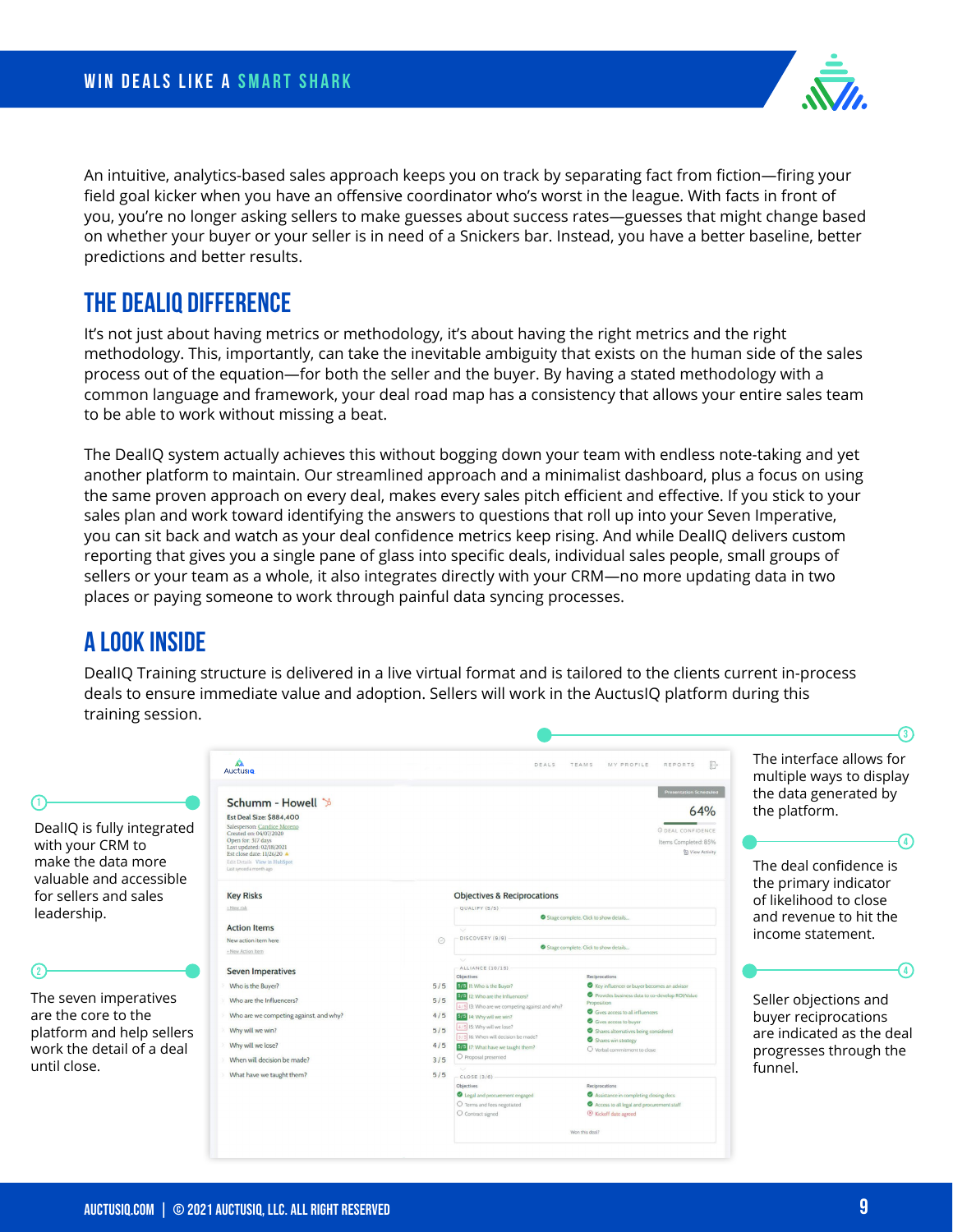The DealIQ platform and its Deal Confidence metric also aren't based in macrodata, which may or may not be entirely relevant to your specific deals. Instead, it's the microdata of every deal that rolls up into individual predictions, which then feeds into larger team-wide dashboards so you can always have full confidence in the numbers you're reporting and keep your sales projections based in reality.

#### **Our Partners**

What happens when you ditch inefficient sales systems based on intuition and embrace one that's carefully built around an intelligent sales roadmap that takes you on the shortest path to a done deal and another delighted buyer? Here's a sampling of three companies who have used the DealIQ platform to successfully transform their team and lift their sales into the stratosphere.

|                | <b>O</b> phenom                                                                                                                                                                                                    | Engage <sup>2</sup> Excel                                                                                                                                                                   | <b>XACT DATA DISCOVERY</b>                                                                                                                                |
|----------------|--------------------------------------------------------------------------------------------------------------------------------------------------------------------------------------------------------------------|---------------------------------------------------------------------------------------------------------------------------------------------------------------------------------------------|-----------------------------------------------------------------------------------------------------------------------------------------------------------|
| <b>COMPANY</b> | VC Backed, HCM SaaS<br>software platform.                                                                                                                                                                          | PE owned company in<br>a highly competitive<br>employee engagement,<br>recognition, sales incentive,<br>talent acquisition business.                                                        | Mid-Market tech-enabled<br>service provider in the legal<br>process outsourcing space.                                                                    |
| SITUATION      | Early-stage emerging tech<br>innovator. They engaged<br>AuctusIQ to operationalize<br>and scale its sales force.<br>Implemented the entire<br>AuctusIQ Growth Platform<br>for DealIQ, TalentIQ,<br>and Coaching/Q. | First utilized AuctusIQ for<br>deal strategy to lower selling<br>costs and drive revenue.<br>Then, it implemented<br>Talent/Q and Coaching/Q to<br>improve individual<br>seller production. | The company needed a<br>data-driven system that<br>allowed it to scale globally,<br>quickly absorb acquisitions<br>and operationalize<br>the sales force. |
| RESULT         | <b>OVER 10X</b><br>Increase in ARR in less<br>than four years.                                                                                                                                                     | <b>DOUBLED NEW BOOKINGS</b><br>In two years while<br>reducing sales costs by<br>more than 20%.                                                                                              | <b>DOUBLE REVENUE</b><br>In three years while<br>achieving the highest<br>organic growth rates<br>in the industry.                                        |

What would 10x growth do for your company? What would you do with the gains from a double-digit reduction in sales costs? Those questions don't have to be hypotheticals. Our partners have used our proven sales solutions, and companies using the AuctusIQ platform have had the pleasure of answering those questions first-hand. Will you?

#### **If you're not a Smart Shark, you might be lunch**

As the dynamics of modern business have grown more complex, it's become more clear that in the cutting-edge, tech-driven world, if your business isn't getting smarter, it's at high risk for landscapechanging disruption—or at the very least, repeatedly missing opportunities to simplify the lives of those you work with.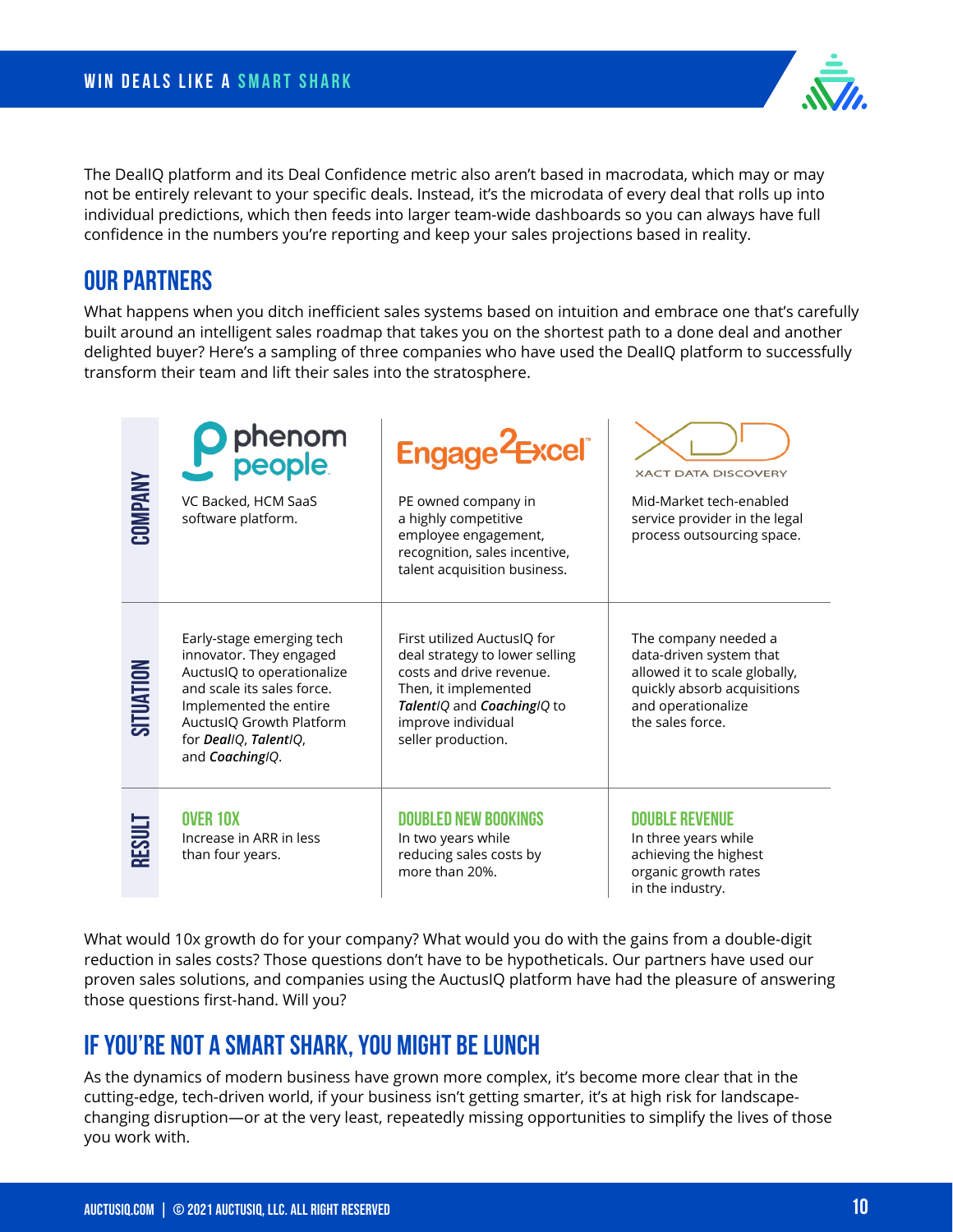

A quick look at the evolution of the airplane illustrates the point. In the early days, the pilot essentially started the propeller and then operated a couple of rudimentary controls to guide the aircraft's lift and flight direction on the fly. Sounds simple, but we're not sure you want to be too high off the ground when that simple system of wires, pulleys and levers starts acting up. Jump in the cockpit of a modern jet and you'll find more computing power within a 10-foot radius than might have existed on the entire planet when the Wright brothers first took flight. But that more complex modern jet system actually leads to a more simplified flying process for the pilot.

Not to understate the important work of a 21st-century aviator, but there's a reason the autopilot system does the vast majority of commercial flying—the more complex the inner workings, the larger the need for a more simplified or even automated interface, which results in a modern pilot that is now much less handson than their forerunners in the industry. But in terms of peace of mind, I'm not sure I want a pilot who's making adjustments "on the fly" anyway.

With that simplification comes opportunity. For the pilot, that might mean extra time going through a pre-flight safety checklist or monitoring fuel levels and communicating with ground control. From the perspective of a company using the proven DealIQ platform, the opportunity for operational benefits are astounding. Equipped with a system that simplifies the process, your sales team can devote much more time looking for ways the sale might be at risk, identifying areas where you can serve as a valuable advisor or coaching up other sales team members so that the entire team becomes more effective.

But these valuable benefits don't come to those who don't have a Smart Shark mentality. Why? Because Smart Sharks are the ultimate disruptors, always on the hunt for an opportunity. Today's sales force has a lot to learn from these shrewd swimmers. Too many sellers want to be Smart Sharks, but they continue to use outdated selling approaches, relying on ineffective processes that actually hinder growth and waste time. And in the same way, today's buyers are more sophisticated and more elusive than ever. They come armed with smart devices and access to endless reviews—always one click or keystroke away from a competitor. And when your target is more elusive than ever, you certainly don't make the big catch without putting your team's sales intelligence to work.

#### **Let's go back to the green for a minute.**

In golf's infancy, players carved their own clubs—where'd you think the term "woods" came from? Some variations were essentially held together by leather straps (if we ever go back in time together, remind me not to stand behind those backswings). In the 1700s and 1800s, iron heads and hickory shafts came into use. And you know all of the modern developments—steel, fiberglass, graphite, hybrids, titanium and the most advanced compression and forging methods that promise to give your ball the better lie. Heck, it wouldn't surprise us if TaylorMade, Titleist and Ping combined to outspend several small countries' entire GDPs trying to tack another 5 yards onto your drive.

But the point is, today's pros aren't just outdriving generations past because they eat their Wheaties they're equipped with a golf bag that's packed with some serious technology at their fingertips. And that's not just compared to the golfers of the 1700s or even the 1970s -- each year, the world's best look for new ways to keep their edge because they know that when the science is on their side, they're in the best position to win. It's crystal clear to them that technology helps to pull away from the pack.

When it comes to the way your sales team works, leave that bag of secondhand clubs at the curb and make the decision to upgrade to a technology-driven, science-based process offered by the DealIQ platform.